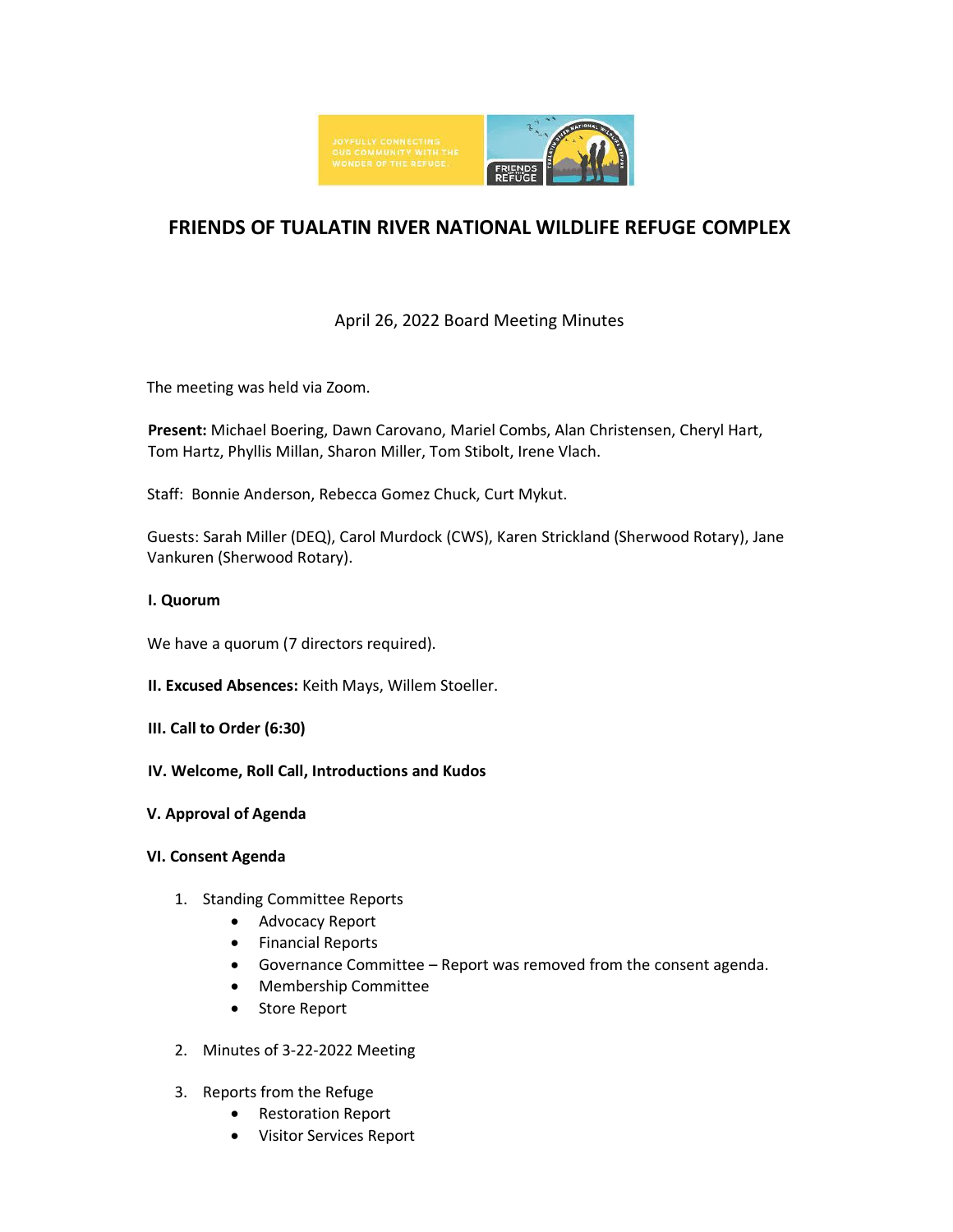- 4. Additional Reports:
	- Photography as a Tool

Motion to approve the Consent Agenda and the Reports, with the exception of the Governance Committee report:

- 1. Phyllis
- 2. Alan

Passed with one abstention.

#### **VII. Guest Speaker: Sarah Miller (DEQ): Update on Grabhorn Landfill Cleanup**

The goal of the Cleanup program is to reduce the amount of rain water going through the landfill into the Tualatin river by enhancing the vegetation cover.

#### **VIII. Kudos**

Kudos were given after the introductions.

#### **IX. Reports**

a. President – Cheryl Hart

Cheryl deferred to Bonnie.

# b. Executive Director – Bonnie Anderson

- Bonnie gave an update of the projects funded by grants.
- She will attend the annual Oregon Community Foundation's luncheon.
- She needs help for the mini Birdfest at Greenway, on April 28, 5-7pm.
- She is developing her annual work plan.
- The Wapato Lake walk for members will take place on June 4.
- c. Project Leader Rebecca Chuck and/or Deputy Refuge Project Leader Eva Kristofik: Refuge Updates
	- No news on the Tonquin Quarry. We are waiting for the administrative hearing date.
	- The public comments on the alternatives for public access at Wapato Lake are being processed.
	- Sterling Ashe's former position should soon be filled.

d. Refuge Staff Report: Curt Mykut, Staff Biologist, Restoration Annual Work Plan

Curt gave an update on the various projects on several Refuge Complex units.